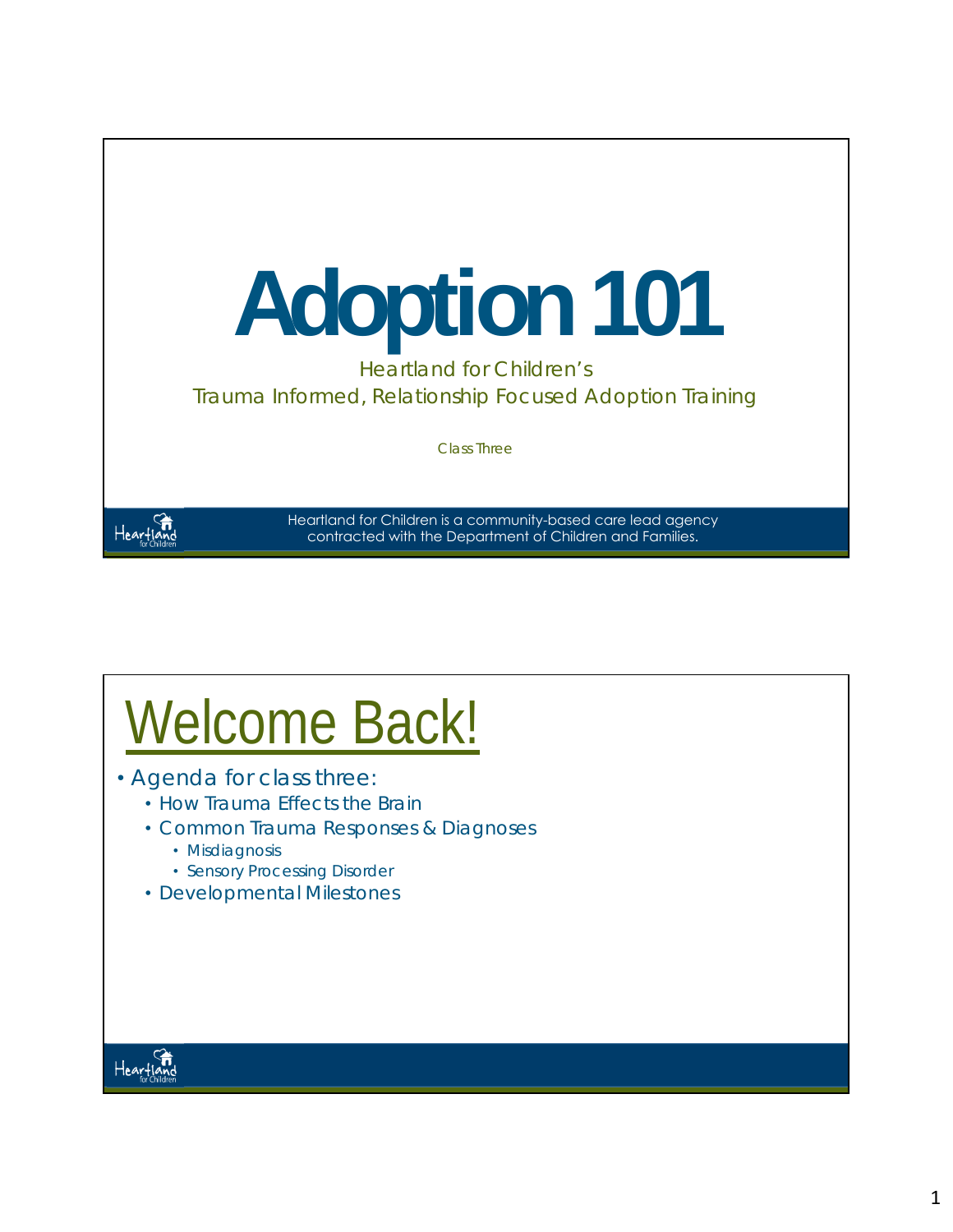### Let's Talk About the Brain



- The Brain is the Boss of Behavior!
- The Brain Develops Sequentially
- Brain Development is Promoted Through Experiences that are Rhythmic, Repetitive, Rewarding, Relevant, and Relational
- Open to Change Throughout the Lifespan
- Not fully developed until our mid-late 20's

#### A Child's Brain is like a House under Construction



- The Brain is CHANGING, CHANGEABLE, & COMPLEX
	- The "downstairs" brain is made up of the brainstem and the limbic system, also commonly known as the "reptilian brain".
		- Primitive and responsible for our most fundamental neural and mental operations, strong emotions, instincts, basic functioning (breathing, regulating sleep/wake, digestion), & reactivity of Fight, Flight, and Freeze.

 $\preceq_{\mathbb{Q}}^{\mathfrak{H}_{1}}$  • The "Upstairs" Brain is made up of the cerebral cortex, the outermost layer of the brain.

- More sophisticated and responsible for complex thinking. Unlike the "downstairs" brain, this part of the brain is underdeveloped at birth and begins to grow during infancy and childhood.
- Responsible for thinking, emotional and relational skills and regulation, insight, adaptability, empathy, morality, decision making and planning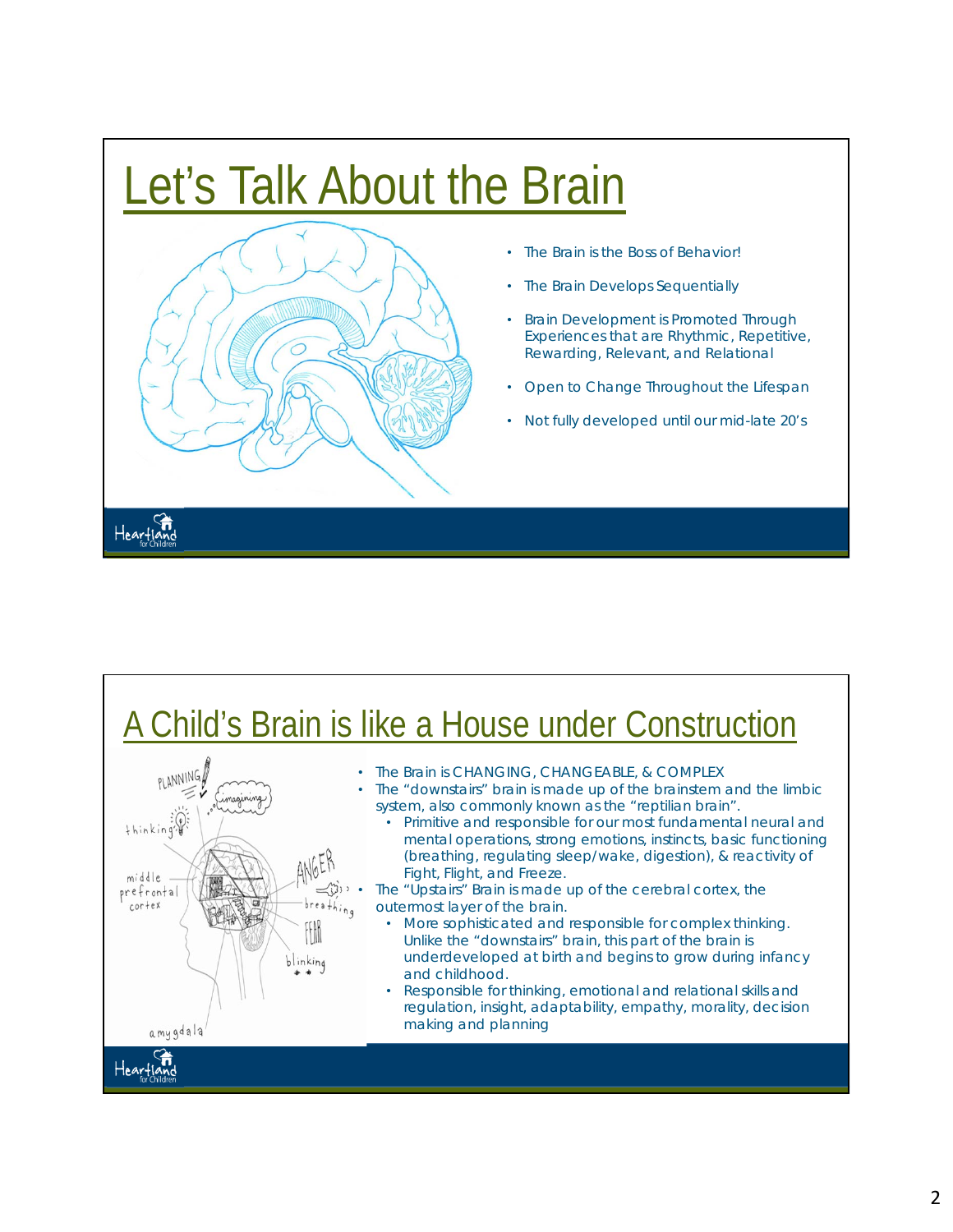

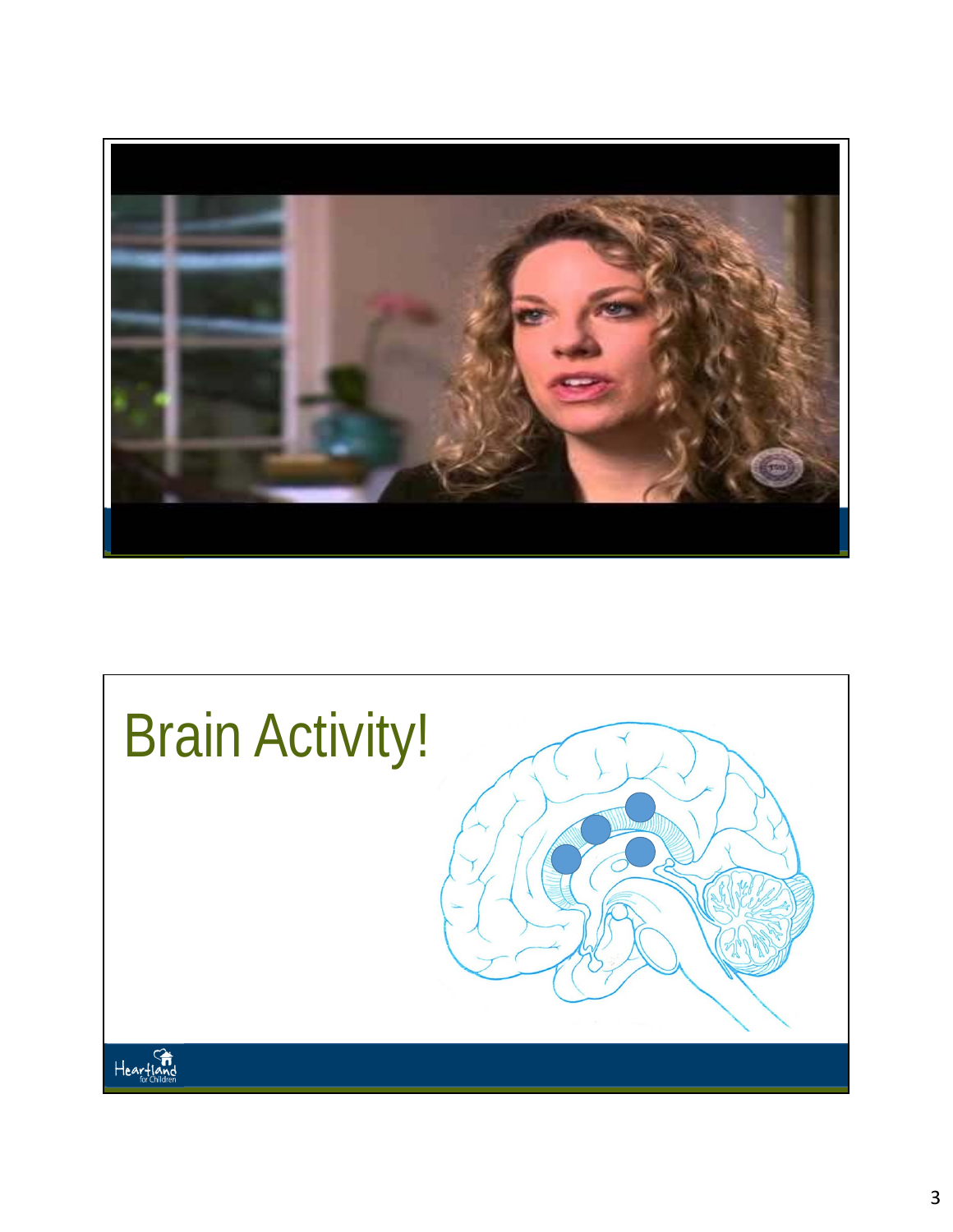#### How does trauma Affect the brain? • In Utero Effects • Amygdala • Takes in information through the 5 senses • Active before birth • If **perceived** threat, initiates Fight, Flight, or Freeze stress response system • Adrenal Gland • When the stress response system is activated, the Adrenal Gland releases Cortisol in an attempt to calm the brain. • High doses of cortisol, exposure to trauma, and continued activation of the Fight, Flight, or Freeze Stress Response System impacts normal brain growth and development. • Flip Your Lid!Hearflo



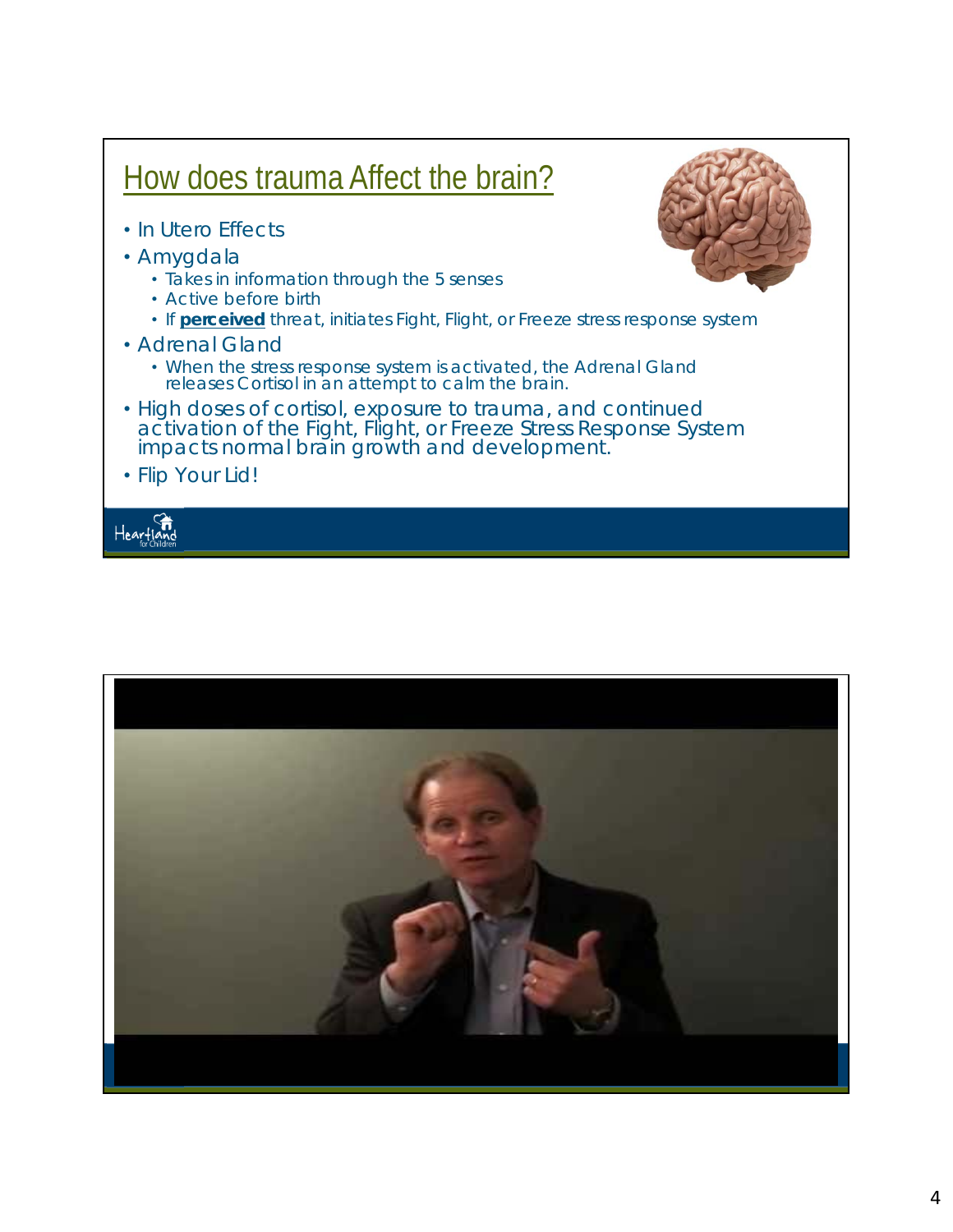

### Symptoms of Trauma

- Children in care are often "stuck" in emotional states of fight, flight, or freeze and hence are dysregulated.
	- Remember this is unconscious and our children do not have problematic behaviors "on purpose" or to "get back at you"
	- When in that mode, the child will typically react with fight (anger, defiance, threats, combative, etc.), flight (running away, depression, isolation, refusal to talk), or freeze (staring, answering "I don't know")
- Often there are power and control battles which can look like manipulation. Remember, this is often because if they are in control, and feel they are getting what they want, they feel a sense safety.
- These behaviors signify dysregulation and often are just a mask for fear. Behaviors are basically an external display of the internal issues.

*When behaviors are difficult, this is often when they need you the most!*

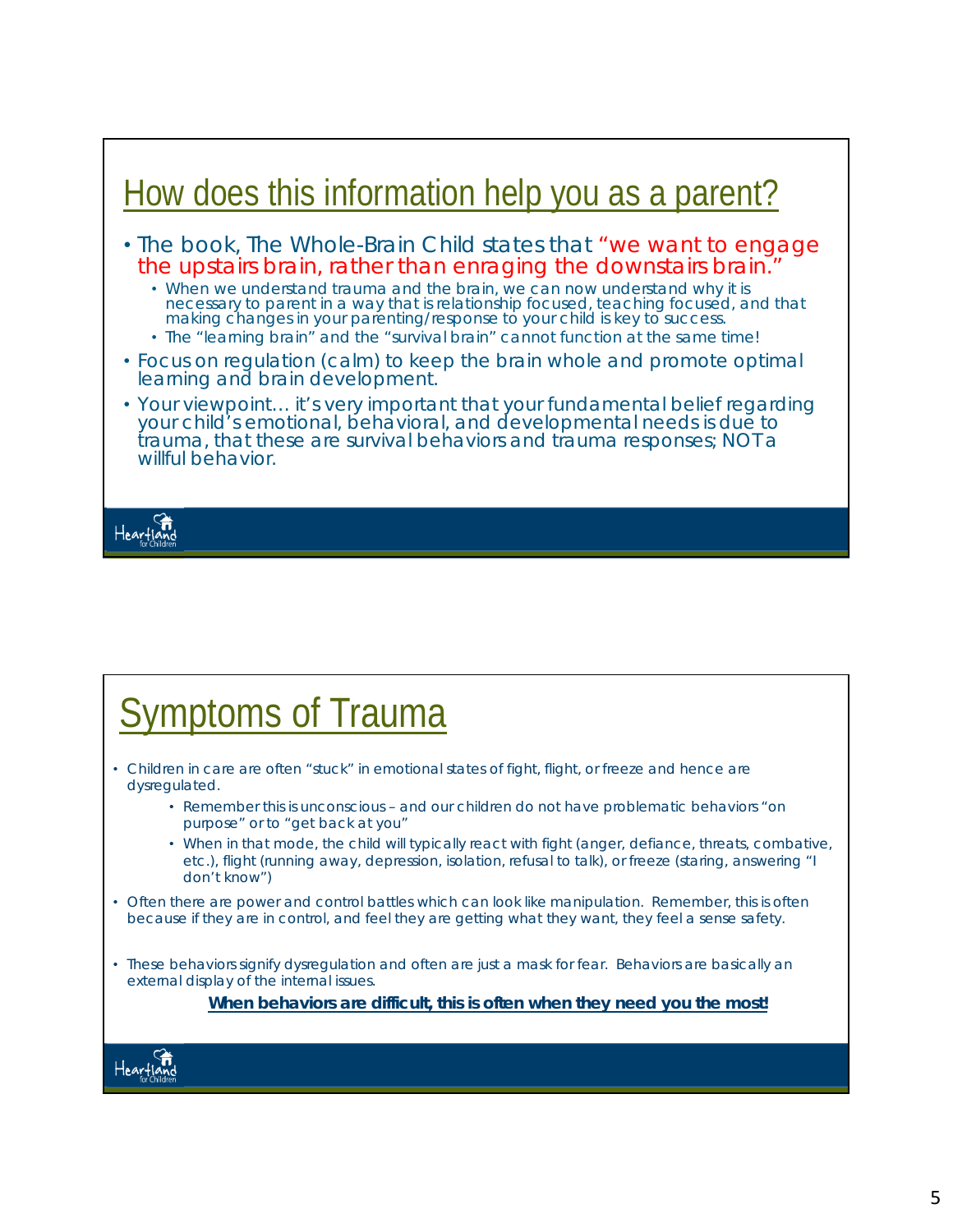

#### Common Trauma Responses Continued:

- Trauma induced symptoms and behaviors may be adaptive and protective when in a threatening situation; however, these same symptoms and behaviors are seen as maladaptive when removed from stressors. When not examined in the context of prior trauma, behaviors are *misinterpreted* as pathological and many children are diagnosed with mental health disorders and given psychotropic medications.
	- *Remember, there is always a WHY behind the trauma response.*
- Psychotropic Medications: One can think of medications as serving the same function as a cast does for children with a fracture; helping to stabilize so healing can take place. Not all medications need to be long term. Yet, if it is a biologically based/genetic mental heath disorder, long term medication may be needed. Every child varies in their situation.

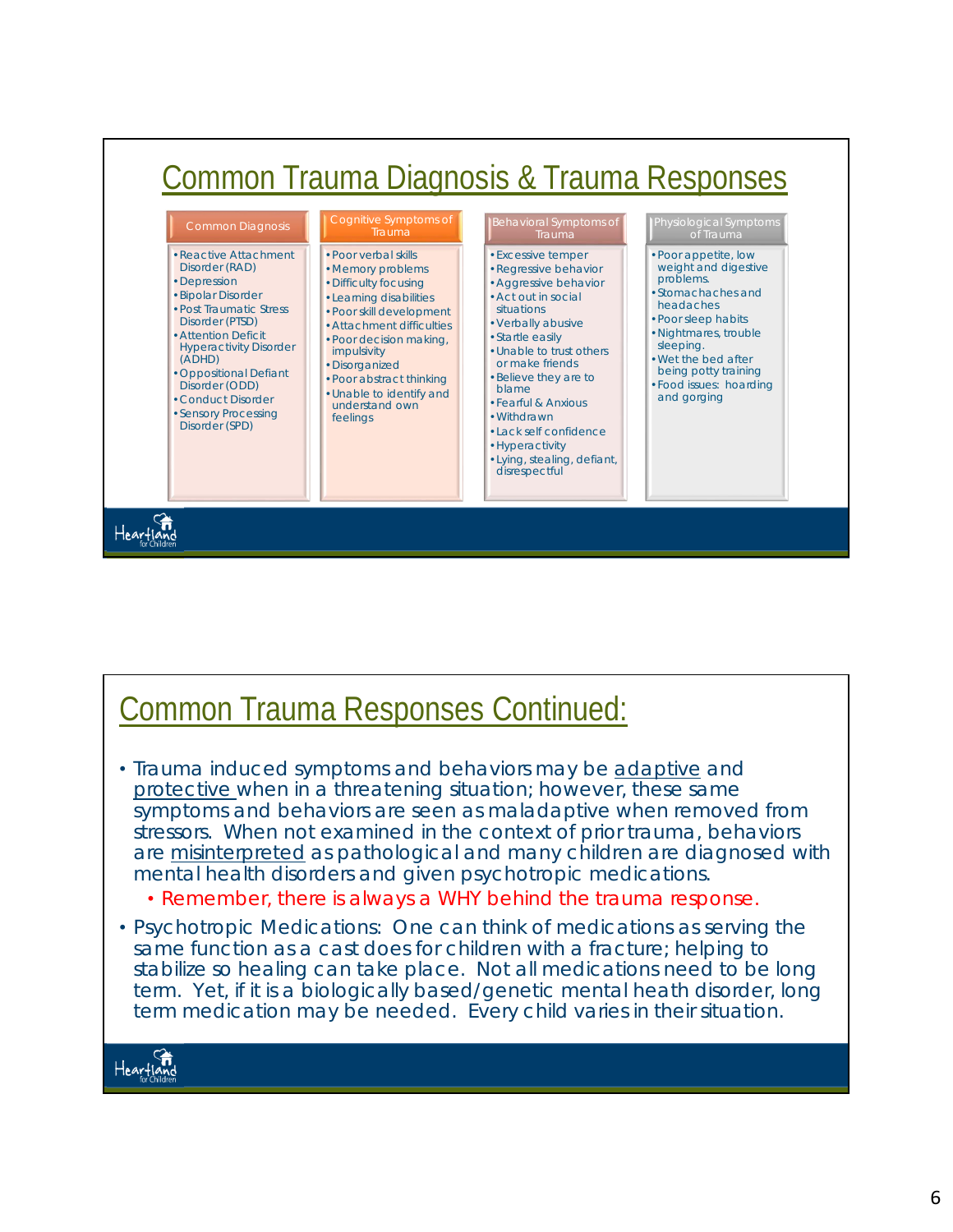### How often do you think children & Youth are misdiagnosed? Misunderstood?

• Remembering Trauma



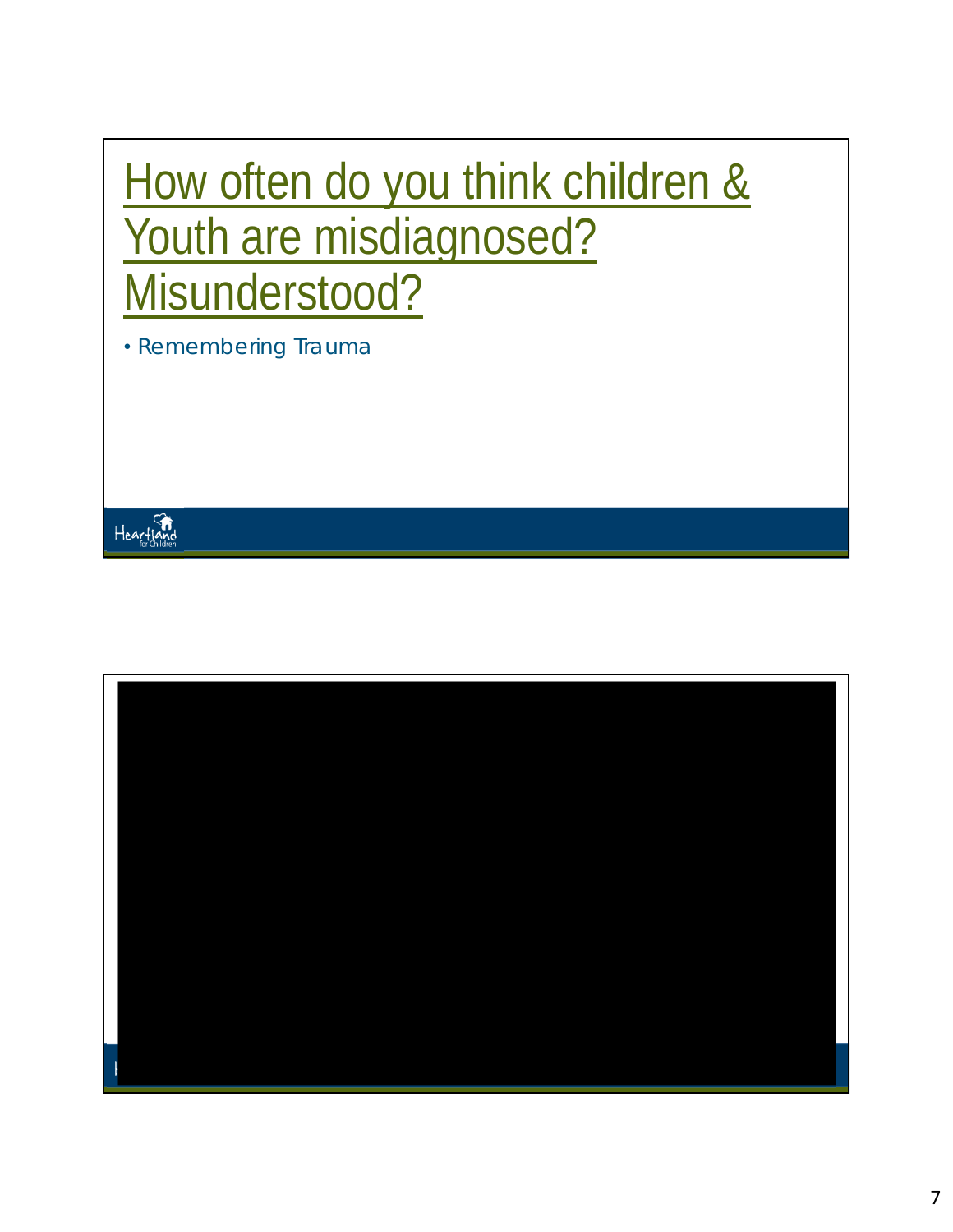



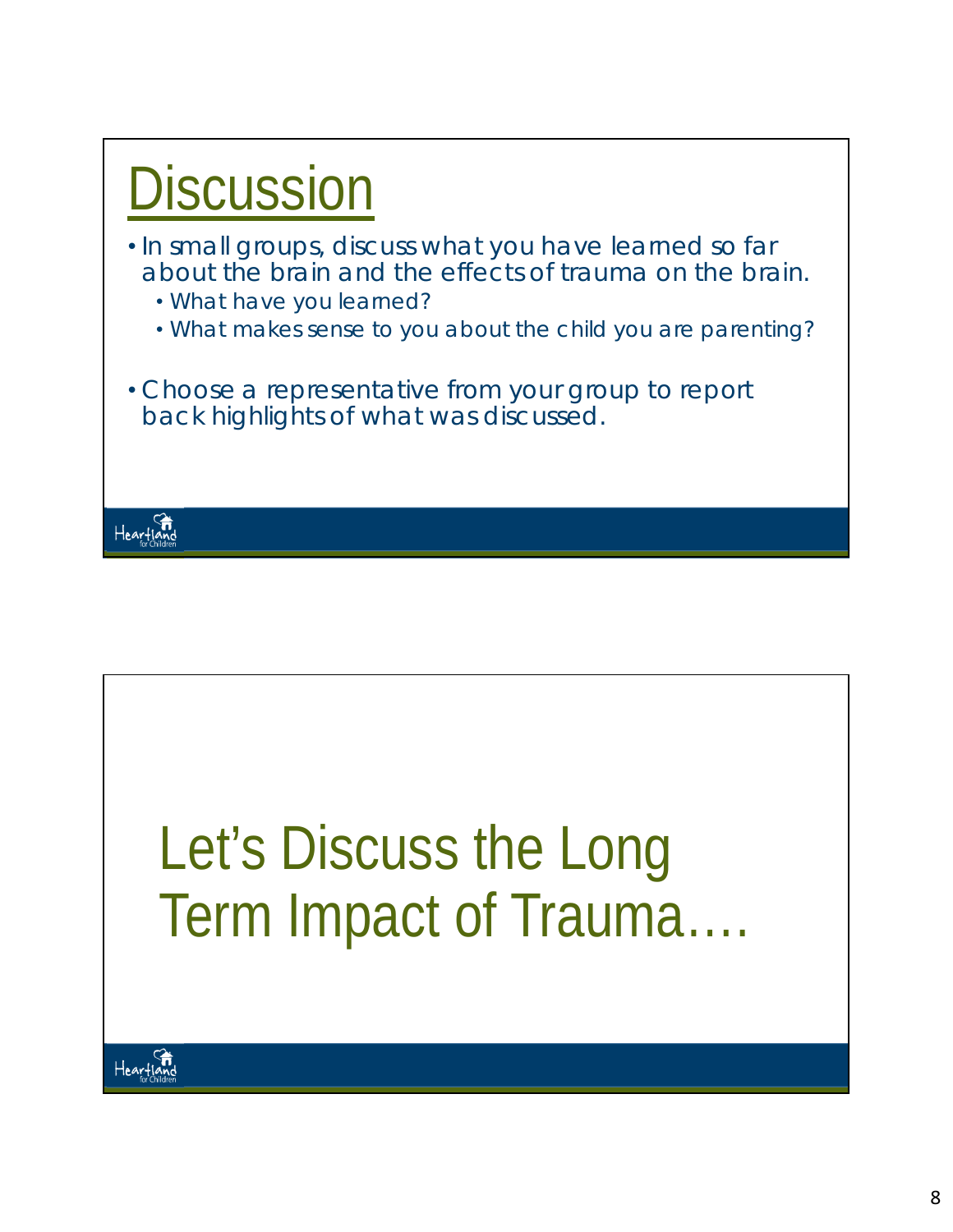**NORMAL DEVELOPMENTAL TASKS:** Trust, attachment/bonding, building capacity for cause and effect thinking, exploration, independence, influx of new skills: motor, verbal, etc. **SPECIAL ISSUES RELATED TO TRAUMA:** Lack confidence to explore/try new things, temper tantrums, hyper arousal/hypervigilance, easily stressed, weakened immune system, regression, lack of boundaries, becoming familiar with adoption story. **PARENTAL TASKS:** Calm, structure, routine, open communication about adoption story, support & encourage new skills, set reasonable limits, have realistic expectations



**Infancy/Toddler, Ages 0-3** 

**NORMAL DEVELOPMENTAL TASKS:** Balance of independent & dependent, separating into large groups, learning about social roles and good vs. bad, magical thinking

**SPECIAL ISSUES RELATED TO TRAUMA:** Feeling of guilt/shame, fear of abandonment, increased need for control, begin to see more emotional/behavioral needs, reenact/tell story, regression, sleep complications

**PARENTAL TASKS:** Validate feelings, verbalize unconditional commitment, remain calm, realistic expectations, adoption and trauma story and sort out any misperceptions on guilt/shame/fear, giving them some control with ability to make choices, increase positive praise



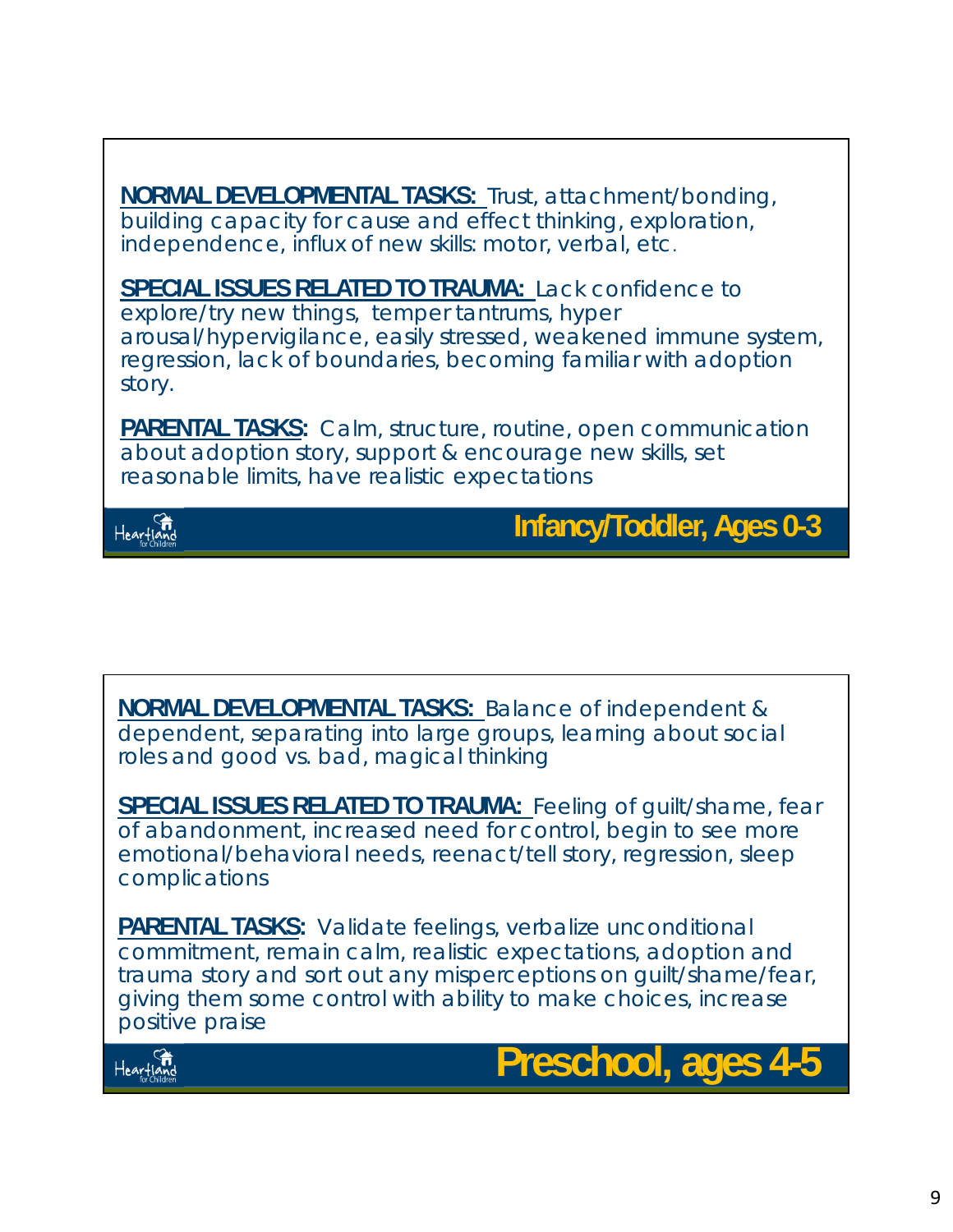**NORMAL DEVELOPMENTAL TASKS:** Development of new relationships (friends, teachers, etc.), increased independence, greater cognitive skills including reasoning and problem solving.

**SPECIAL ISSUES RELATED TO TRAUMA:** Begin to view history/adoption in new way and may feel sad/angry, etc. Likely see regression, increased hypervigilance, emotional and behavioral needs, sleep disturbances. Likely sensitive/emotional and may have questions.

**PARENTAL TASKS:** Validate feelings and be sensitive to their processing. Give them ample praise, ability to have an outlet to express themselves, and giving them as much control/making choices as appropriate. Continue talking about their adoption story as appropriate.



**School aged, ages 6-9**

**NORMAL DEVELOPMENTAL TASKS:** Greater ability to use abstract and concrete thinking, puberty, issues of good/bad etc. resurface, peers are important.

**SPECIAL ISSUES RELATED TO TRAUMA:** Increased feelings of insecurity and awkwardness, intensified feelings of loss/grief as reprocess through trauma, difficulty understanding and expressing feeling, less apt to ask questions, regression, hypervigilance, increased needs.

**PARENTAL TASKS:** Help child to express feelings in anyway possible (journaling, art, one on one time), ensure they feel valued and apart of the family, avoid control battles and continue giving them opportunities for making decisions and having some responsibility. One on one time & positive praise to boast self esteem.



**Pre-Adolescence, ages 10-12**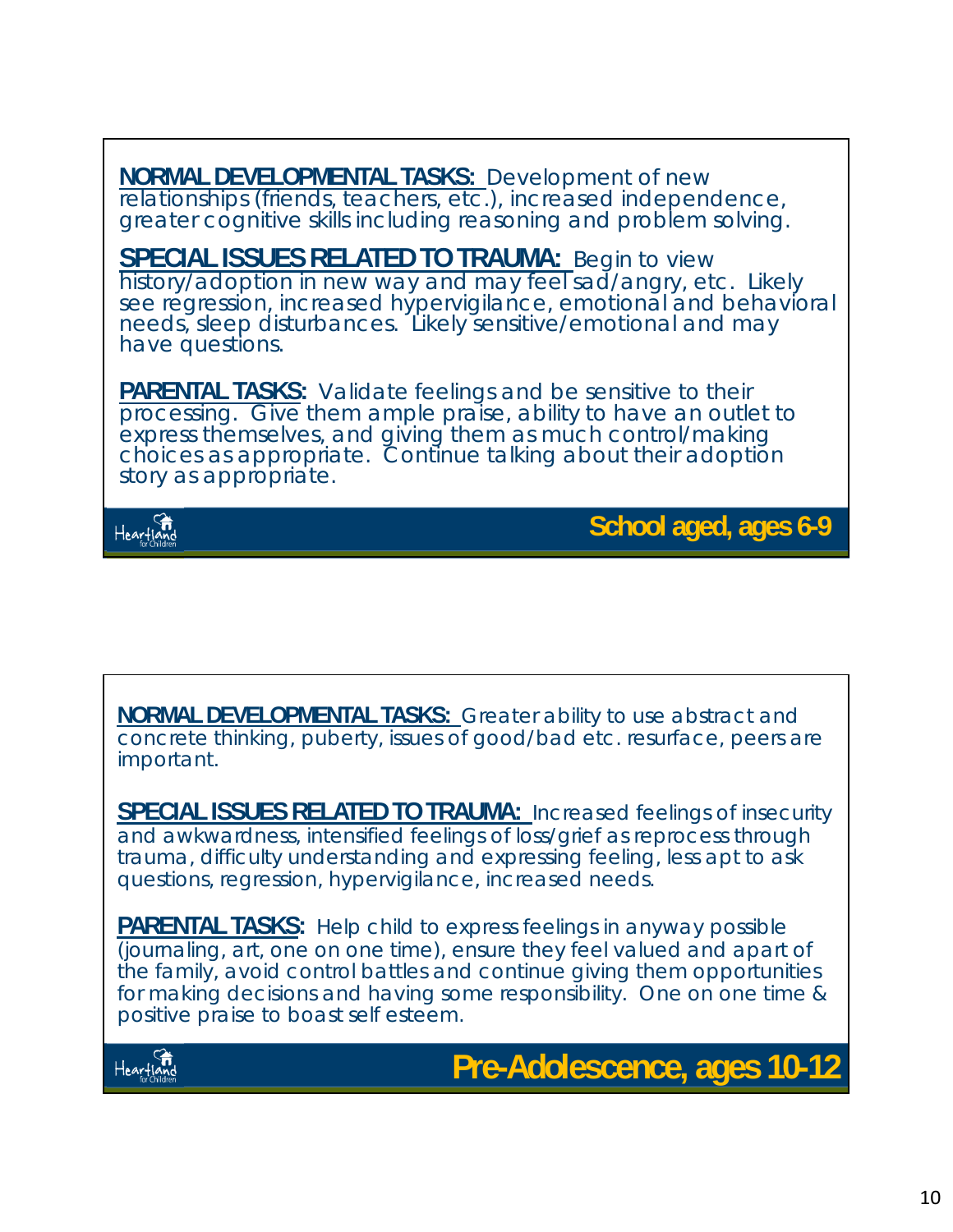**NORMAL DEVELOPMENTAL TASKS:** Independence, building identify, building skills for adulthood, developing firm values and morals, greater capacity for abstract thought and seeing things through the perspective of others.

**SPECIAL ISSUES RELATED TO TRAUMA:** Increased concern about birth family and how that plays into their identity, increased tension and anxiety, often experiencing anger/sadness over what happened to them, increased limit pushing and risk taking, trouble with relationships.

**PARENTAL TASKS:** Keep open communication, help them build their identity/morals/values, avoid control battles, be patient, have realistic expectations and consequences, reassure you are comfortable if they have questions about their birth family.



**Adolescence, ages 13-17**

## Questions? Comments?